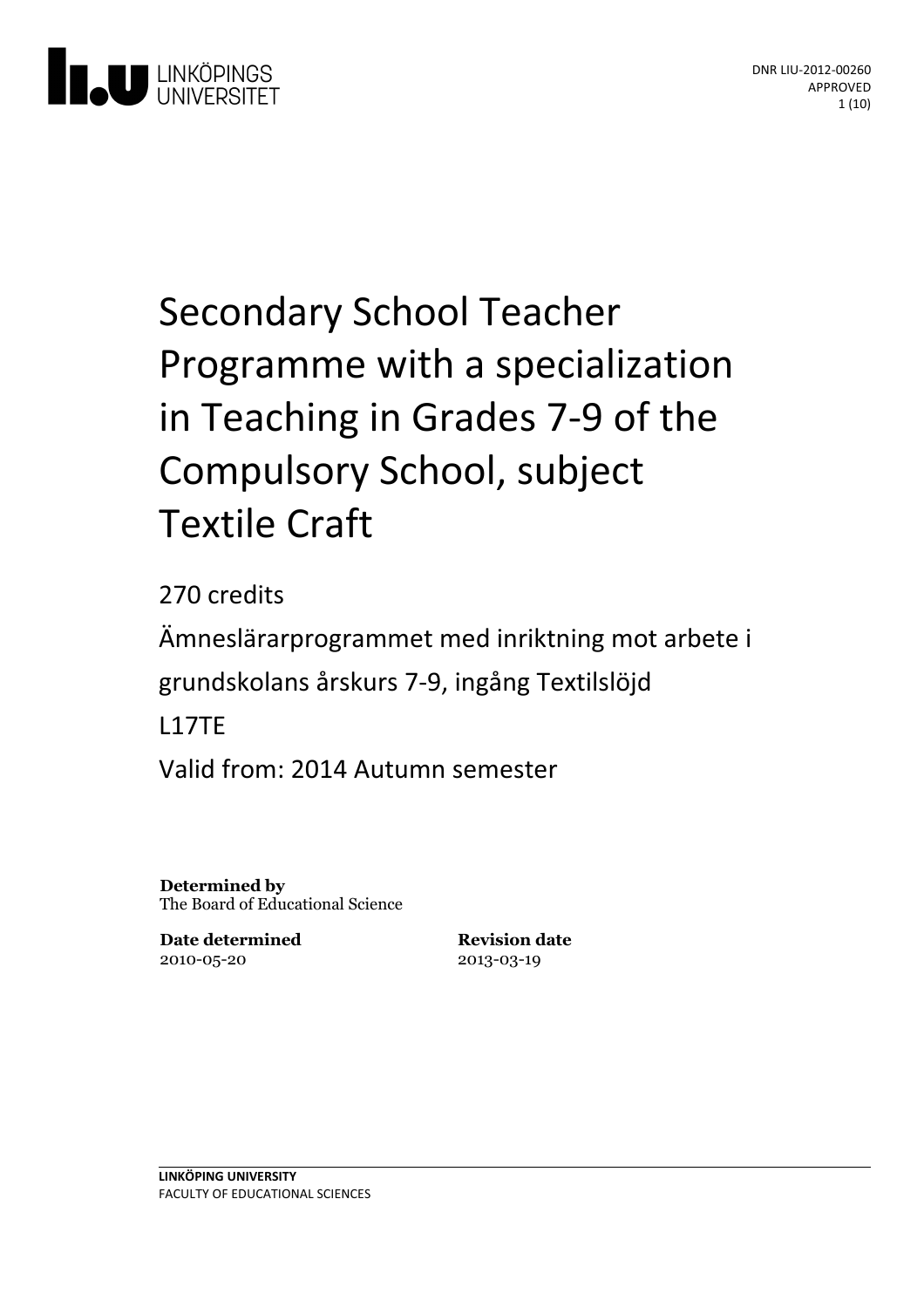SECONDARY SCHOOL TEACHER PROGRAMME WITH A SPECIALIZATION IN TEACHING IN GRADES 7-9 OF THE COMPULSORY SCHOOL, SUBJECT TEXTILE CRAFT APPROVED 2 (10)

## Entry requirements

## Degree in Swedish

Ämneslärarexamen med inriktning mot arbete i grundskolans årskurs 7-9

### Degree in English

Degree of Bachelor of Arts in Secondary Education Degree of Bachelor of Sciense in Secondary Education

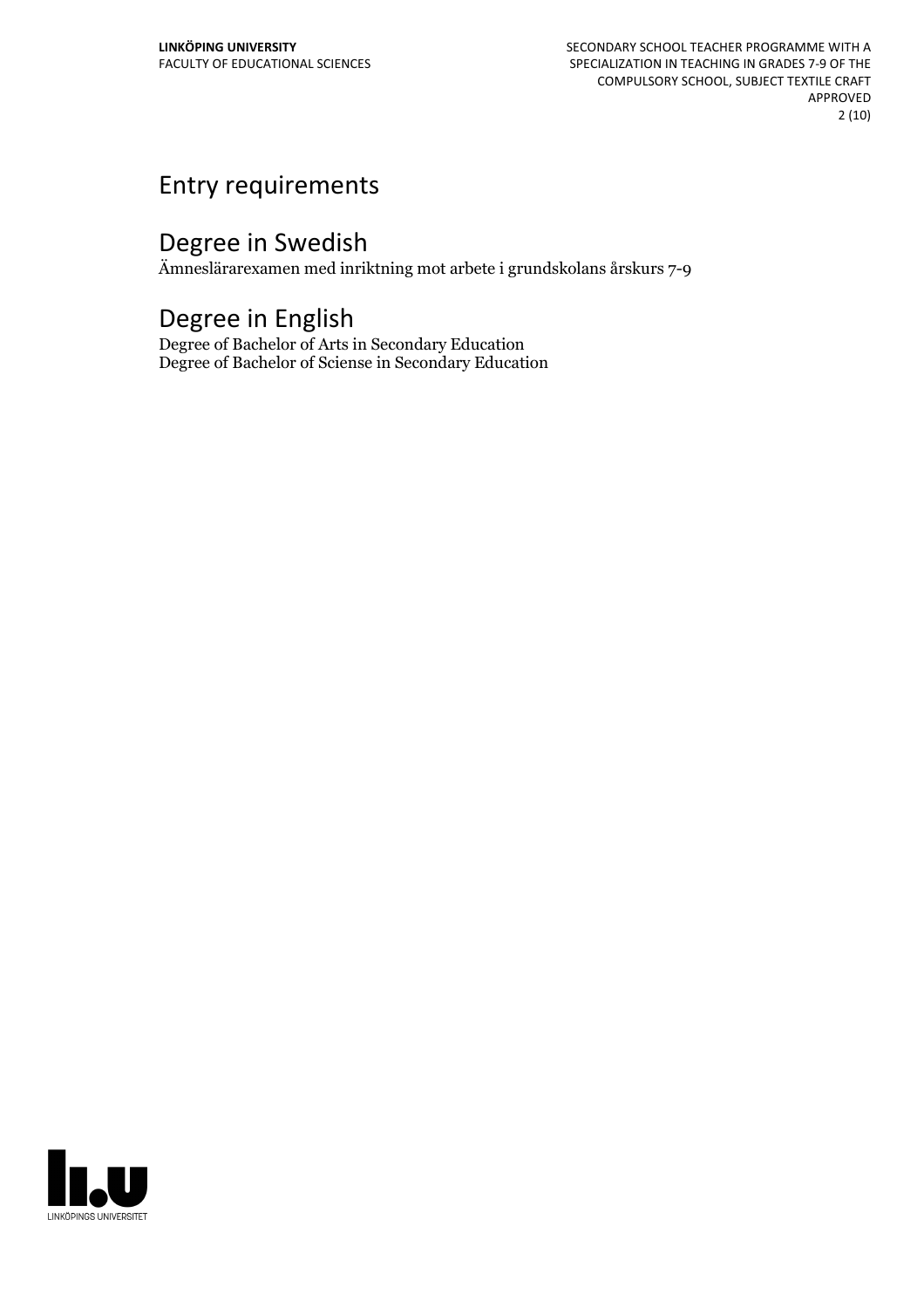# **Curriculum**

#### **Semester 1 (Autumn 2014)**

| Course<br>code | Course name                                                               | <b>Credits</b> | Level            | Weeks | ECV |
|----------------|---------------------------------------------------------------------------|----------------|------------------|-------|-----|
| 974G01         | Educational Sciences 1, Didactics                                         | 5              | G <sub>1</sub> X |       |     |
| 974G03         | Educational Sciences 3, Educational Assessment                            | 7.5            | G <sub>1</sub> X |       |     |
| 974G04         | Educational Sciences 4, History of Education,<br>Societal role and values | 7.5            | G <sub>1</sub> X |       |     |
| 974G06         | Educational Sciences 2, Development and Learning                          | 8.5            | G <sub>1</sub> X |       |     |
| 974GV6         | <b>Educational Scienes, Teaching Practise</b>                             | 1.5            | G <sub>1</sub> X |       |     |

#### **Semester 2 (Spring 2015)**

| Course<br>code | Course name                    | <b>Credits</b> |                 | Level Weeks ECV |  |
|----------------|--------------------------------|----------------|-----------------|-----------------|--|
|                | 91TX17 Textile Craft (1-15 cr) | 15             | G <sub>1X</sub> |                 |  |
|                | 91TX27 Textile Craft (16-30)   | 15             | G <sub>1X</sub> |                 |  |

#### **Semester 3 (Autumn 2015)**

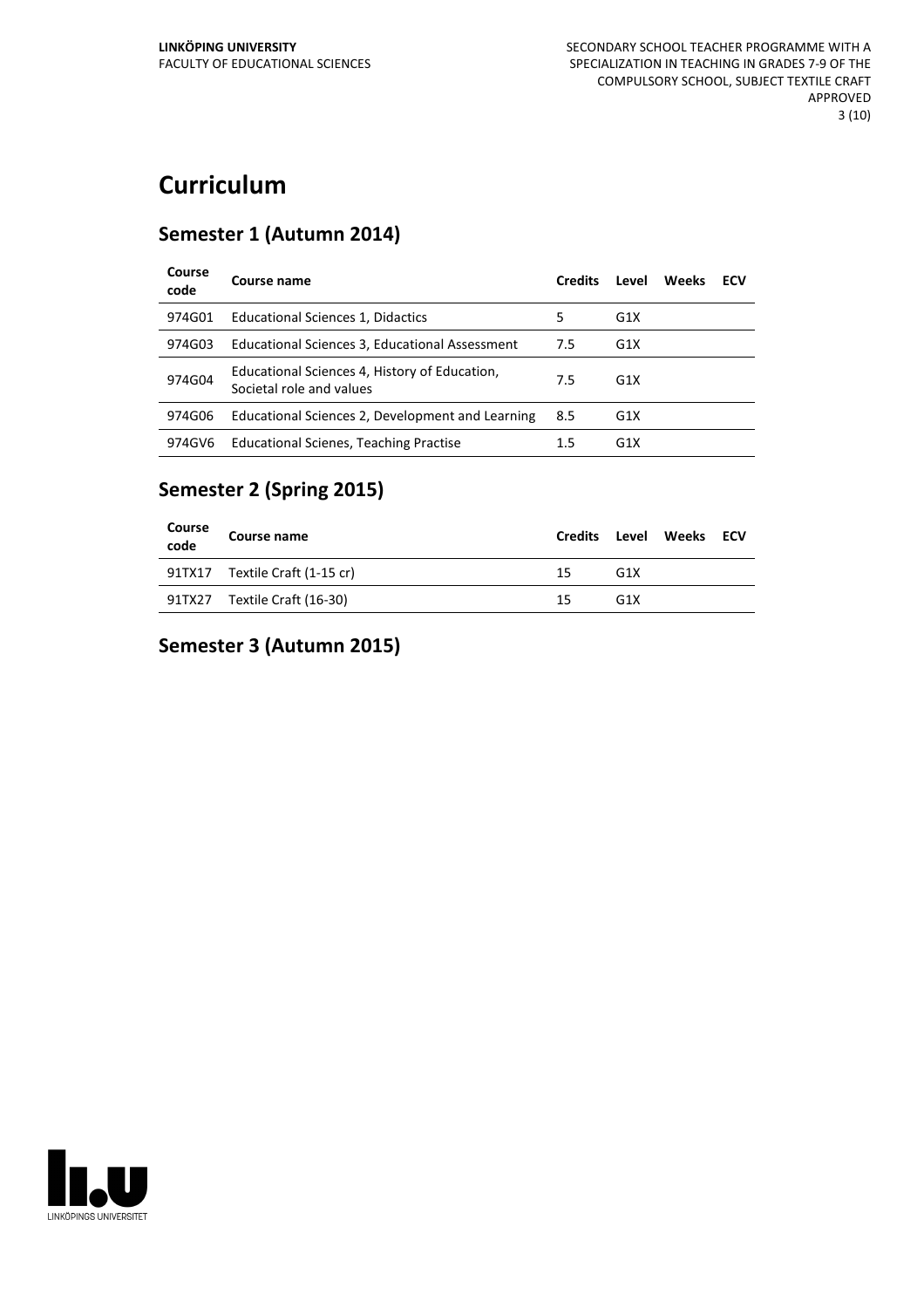| Course<br>code | <b>Course name</b>                         | <b>Credits</b> | Level | Weeks | <b>ECV</b> |
|----------------|--------------------------------------------|----------------|-------|-------|------------|
| 92F1V7         | French: Teaching Practise (28-30)          | 2.5            | G1X   |       |            |
| 92FR17         | French (1-27,5)                            | 27.5           | G1X   |       |            |
| 92GE07         | Geography (1-30)                           | 30             | G1X   |       |            |
| 92KE17         | Chemistry (1-15)                           | 15             | G1X   |       |            |
| 92KE27         | Chemistry (16-30)                          | 15             | G1X   |       |            |
| 92RE17         | Religious Education (1-15)                 | 15             | G1X   |       |            |
| 92RE27         | Religious Education (16-30)                | 15             | G1X   |       |            |
| 92S1V7         | Spanish, Teaching Practise (28-30)         | 2.5            | G1X   |       |            |
| 92SP17         | Spanish, (1-27,5 hp)                       | 27.5           | G1X   |       |            |
| 92T1V7         | German: Teching Practise (28-30)           | 2.5            | G1X   |       |            |
| 92T1V8         | Technology: Teaching Practise (28-30)      | 3              | G1X   |       |            |
| 92TK17         | Technology (1-15)                          | 15             | G1X   |       |            |
| 92TK27         | Technology (16-27)                         | 12             | G1X   |       |            |
| 92TX37         | Textile Craft (38-45)                      | 7.5            | G1X   |       |            |
| 92TX47         | Textile Craft (46-60)                      | 15             | G1X   |       |            |
| 92TXV7         | Textile Craft: Teaching Practise (31-37.5) | 7.5            | G1X   |       |            |
| 92TY17         | German, (1-27,5)                           | 27.5           | G1X   |       |            |

**Semester 4 (Spring 2016)**

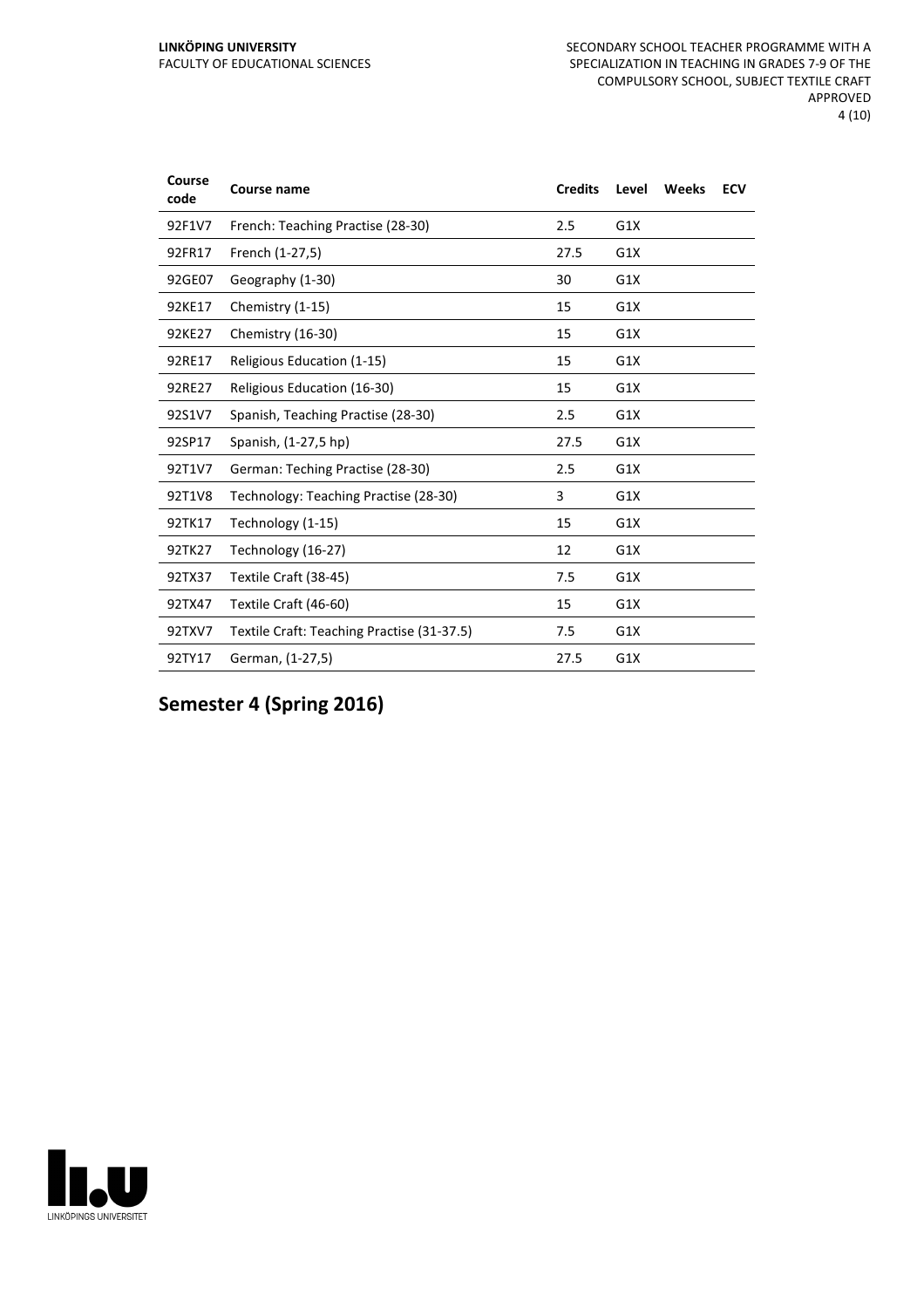| <b>Biology (1-15)</b><br>15<br>G1X<br>92BI17<br>92BI27<br><b>Biology (16-30)</b><br>15<br>G1X<br>English: Teaching Practise (28-30)<br>2.5<br>G1X<br>92E1V7<br>92EN17<br>English (1-27,5)<br>27.5<br>G1X<br>E<br>92FR37<br>French (31-55)<br>25<br>G1X<br>92GE37<br>Geography (31-52,5)<br>22.5<br>G1X<br>Geography: Teaching Practise (52.5 - 60)<br>92GEV7<br>7.5<br>G1X<br>92KE37<br>Chemistry (31-45)<br>15<br>G1X<br>Chemistry (53-60)<br>92KE47<br>7.5<br>G1X<br>92KEV7<br>Chemistry, Teaching Practise (46-52.5)<br>7.5<br>G1X<br>Religious Education (31-37,5)<br>92RE37<br>7.5<br>G1X<br>Religious Education (41-60)<br>G1X<br>92RE47<br>15<br>Religious Education: Teaching Practise (37.5-45)<br>92REV7<br>7.5<br>G1X<br>92SH01<br><b>Social Science: Didactics</b><br>9<br>G <sub>2</sub> X<br>92SP37<br>25<br>G <sub>2</sub> X<br>Spanish (31-55)<br>92SPV7<br>Spanish: Teaching practice (56-60)<br>5<br>G2X<br>30<br>92SV17<br>Swedish (1-30)<br>G1X<br>Technology (31-40.5)<br>10.5<br>G <sub>2</sub> X<br>92TK37<br>92TK47<br>Technology (46-60)<br>15<br>G2X<br>92TKV7<br>Technology: Teaching Practice (41-45)<br>4.5<br>G <sub>2</sub> X<br>German (31-55)<br>25<br>92TY37<br>G2X<br>9GSH01<br>Social science: Political theory<br>6<br>G1X<br>9GSH02<br>Social Science: Sociology 1<br>7.5<br>G1X | Course<br>code | Course name | <b>Credits</b> | Level | Weeks | <b>ECV</b> |
|------------------------------------------------------------------------------------------------------------------------------------------------------------------------------------------------------------------------------------------------------------------------------------------------------------------------------------------------------------------------------------------------------------------------------------------------------------------------------------------------------------------------------------------------------------------------------------------------------------------------------------------------------------------------------------------------------------------------------------------------------------------------------------------------------------------------------------------------------------------------------------------------------------------------------------------------------------------------------------------------------------------------------------------------------------------------------------------------------------------------------------------------------------------------------------------------------------------------------------------------------------------------------------------------------------------------|----------------|-------------|----------------|-------|-------|------------|
|                                                                                                                                                                                                                                                                                                                                                                                                                                                                                                                                                                                                                                                                                                                                                                                                                                                                                                                                                                                                                                                                                                                                                                                                                                                                                                                        |                |             |                |       |       |            |
|                                                                                                                                                                                                                                                                                                                                                                                                                                                                                                                                                                                                                                                                                                                                                                                                                                                                                                                                                                                                                                                                                                                                                                                                                                                                                                                        |                |             |                |       |       |            |
|                                                                                                                                                                                                                                                                                                                                                                                                                                                                                                                                                                                                                                                                                                                                                                                                                                                                                                                                                                                                                                                                                                                                                                                                                                                                                                                        |                |             |                |       |       |            |
|                                                                                                                                                                                                                                                                                                                                                                                                                                                                                                                                                                                                                                                                                                                                                                                                                                                                                                                                                                                                                                                                                                                                                                                                                                                                                                                        |                |             |                |       |       |            |
|                                                                                                                                                                                                                                                                                                                                                                                                                                                                                                                                                                                                                                                                                                                                                                                                                                                                                                                                                                                                                                                                                                                                                                                                                                                                                                                        |                |             |                |       |       |            |
|                                                                                                                                                                                                                                                                                                                                                                                                                                                                                                                                                                                                                                                                                                                                                                                                                                                                                                                                                                                                                                                                                                                                                                                                                                                                                                                        |                |             |                |       |       |            |
|                                                                                                                                                                                                                                                                                                                                                                                                                                                                                                                                                                                                                                                                                                                                                                                                                                                                                                                                                                                                                                                                                                                                                                                                                                                                                                                        |                |             |                |       |       |            |
|                                                                                                                                                                                                                                                                                                                                                                                                                                                                                                                                                                                                                                                                                                                                                                                                                                                                                                                                                                                                                                                                                                                                                                                                                                                                                                                        |                |             |                |       |       |            |
|                                                                                                                                                                                                                                                                                                                                                                                                                                                                                                                                                                                                                                                                                                                                                                                                                                                                                                                                                                                                                                                                                                                                                                                                                                                                                                                        |                |             |                |       |       |            |
|                                                                                                                                                                                                                                                                                                                                                                                                                                                                                                                                                                                                                                                                                                                                                                                                                                                                                                                                                                                                                                                                                                                                                                                                                                                                                                                        |                |             |                |       |       |            |
|                                                                                                                                                                                                                                                                                                                                                                                                                                                                                                                                                                                                                                                                                                                                                                                                                                                                                                                                                                                                                                                                                                                                                                                                                                                                                                                        |                |             |                |       |       |            |
|                                                                                                                                                                                                                                                                                                                                                                                                                                                                                                                                                                                                                                                                                                                                                                                                                                                                                                                                                                                                                                                                                                                                                                                                                                                                                                                        |                |             |                |       |       |            |
|                                                                                                                                                                                                                                                                                                                                                                                                                                                                                                                                                                                                                                                                                                                                                                                                                                                                                                                                                                                                                                                                                                                                                                                                                                                                                                                        |                |             |                |       |       |            |
|                                                                                                                                                                                                                                                                                                                                                                                                                                                                                                                                                                                                                                                                                                                                                                                                                                                                                                                                                                                                                                                                                                                                                                                                                                                                                                                        |                |             |                |       |       |            |
|                                                                                                                                                                                                                                                                                                                                                                                                                                                                                                                                                                                                                                                                                                                                                                                                                                                                                                                                                                                                                                                                                                                                                                                                                                                                                                                        |                |             |                |       |       |            |
|                                                                                                                                                                                                                                                                                                                                                                                                                                                                                                                                                                                                                                                                                                                                                                                                                                                                                                                                                                                                                                                                                                                                                                                                                                                                                                                        |                |             |                |       |       |            |
|                                                                                                                                                                                                                                                                                                                                                                                                                                                                                                                                                                                                                                                                                                                                                                                                                                                                                                                                                                                                                                                                                                                                                                                                                                                                                                                        |                |             |                |       |       |            |
|                                                                                                                                                                                                                                                                                                                                                                                                                                                                                                                                                                                                                                                                                                                                                                                                                                                                                                                                                                                                                                                                                                                                                                                                                                                                                                                        |                |             |                |       |       |            |
|                                                                                                                                                                                                                                                                                                                                                                                                                                                                                                                                                                                                                                                                                                                                                                                                                                                                                                                                                                                                                                                                                                                                                                                                                                                                                                                        |                |             |                |       |       |            |
|                                                                                                                                                                                                                                                                                                                                                                                                                                                                                                                                                                                                                                                                                                                                                                                                                                                                                                                                                                                                                                                                                                                                                                                                                                                                                                                        |                |             |                |       |       |            |
|                                                                                                                                                                                                                                                                                                                                                                                                                                                                                                                                                                                                                                                                                                                                                                                                                                                                                                                                                                                                                                                                                                                                                                                                                                                                                                                        |                |             |                |       |       |            |
|                                                                                                                                                                                                                                                                                                                                                                                                                                                                                                                                                                                                                                                                                                                                                                                                                                                                                                                                                                                                                                                                                                                                                                                                                                                                                                                        |                |             |                |       |       |            |
|                                                                                                                                                                                                                                                                                                                                                                                                                                                                                                                                                                                                                                                                                                                                                                                                                                                                                                                                                                                                                                                                                                                                                                                                                                                                                                                        |                |             |                |       |       |            |
| 9GSH03<br>Social Science: Economics<br>7.5<br>G1X                                                                                                                                                                                                                                                                                                                                                                                                                                                                                                                                                                                                                                                                                                                                                                                                                                                                                                                                                                                                                                                                                                                                                                                                                                                                      |                |             |                |       |       |            |

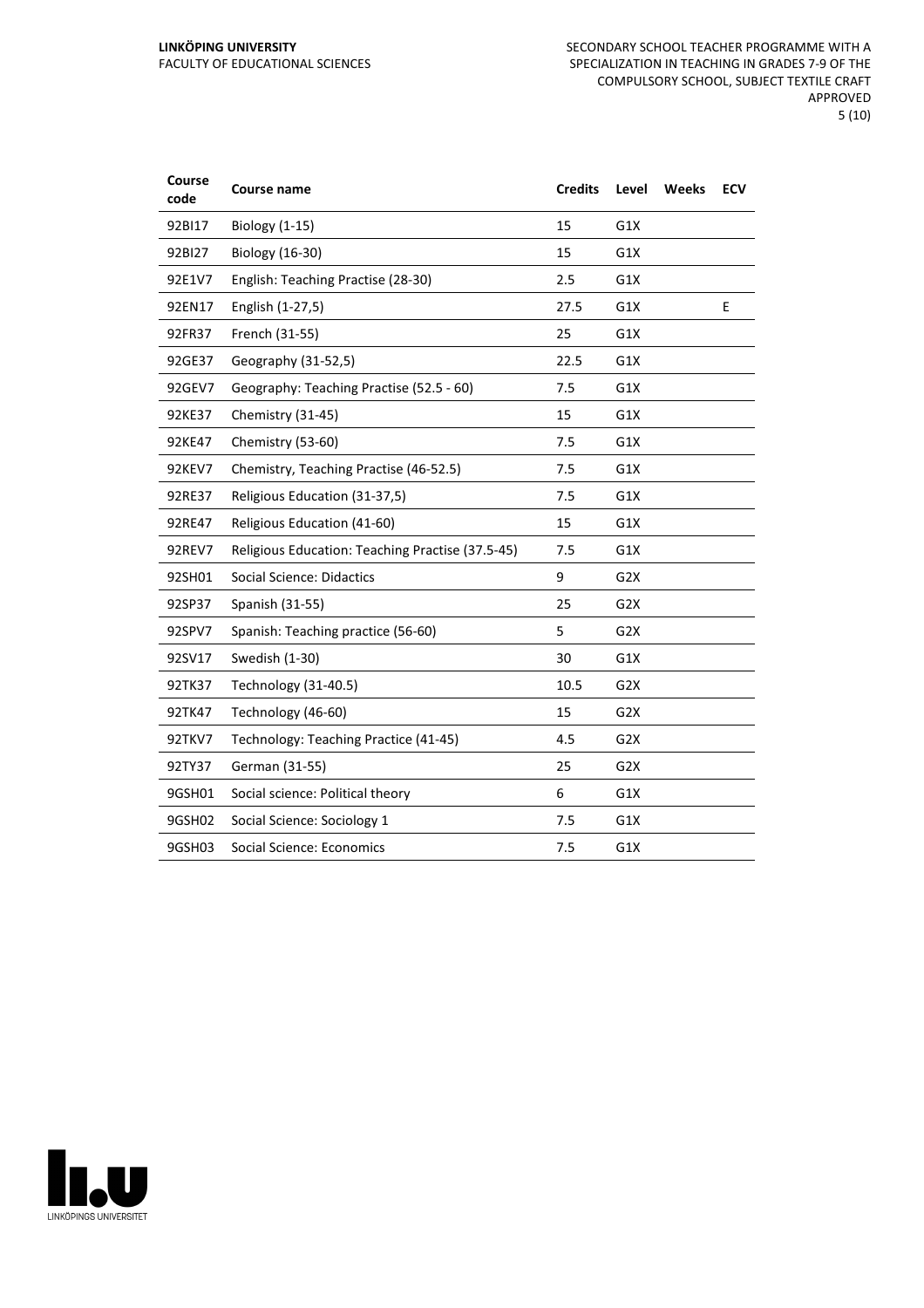#### **Semester 5 (Autumn 2016)**

| Course<br>code | Course name                                     | <b>Credits</b> | Level            | <b>Weeks</b> | <b>ECV</b> |
|----------------|-------------------------------------------------|----------------|------------------|--------------|------------|
| 93BI38         | Biology (31-37,5 hp)                            | 7.5            | G2X              |              | E          |
| 93BI47         | Biology (46-60)                                 | 15             | G <sub>2</sub> X |              | E          |
| 93BIV8         | Biology: teaching practice (7,5)                | 7.5            | G2X              |              |            |
| 93EN37         | English (31-55)                                 | 25             | G <sub>2</sub> X |              |            |
| 93SH02         | Social Science: Didactics                       | 7.5            | G2X              |              |            |
| 93SHV9         | Social Science, Teaching Practice, (46-52,5 hp) | 7.5            | G1X              |              | E          |
| 93SV37         | Swedish (31-52.5)                               | 22.5           | G1X              |              | E          |
| 93SVV9         | Swedish: Teaching Practice (53-60 hp)           | 7.5            | G2X              |              | E          |
| 93TX37         | Textil Craft (38-45)                            | 7.5            | G1X              |              |            |
| 93TX47         | Textile Craft (46-60)                           | 15             | G1X              |              |            |
| 93TXV9         | Textile Craft: Teaching Practise (31-37.5 hp)   | 7.5            | G1X              |              | E          |
| 9GSH04         | Social Science: Swedish politics                | 7.5            | G1X              |              |            |
| 9GSH05         | Social science: International politics          | 7.5            | G1X              |              | E          |

#### **Semester 6 (Spring 2017)**

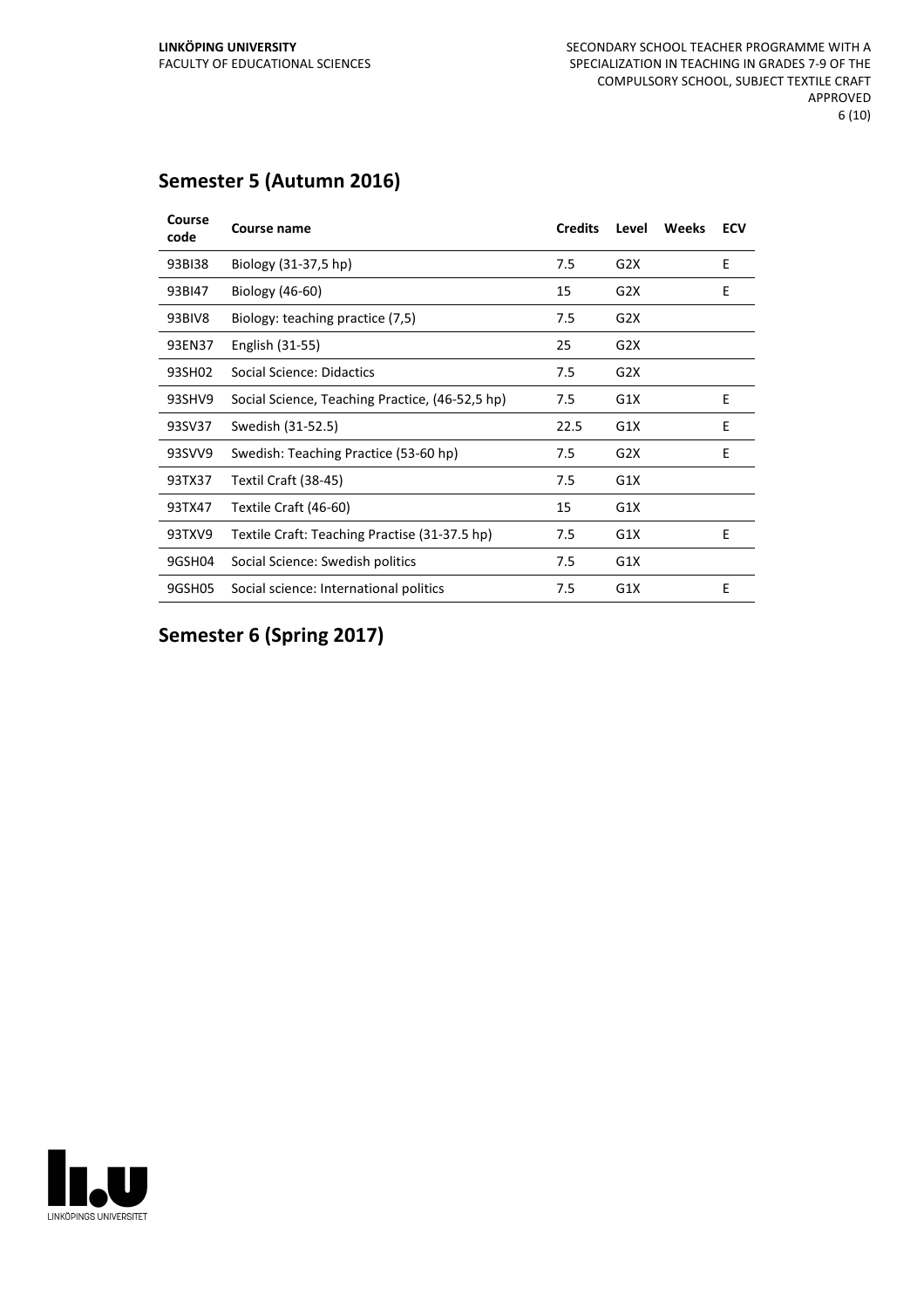| Course<br>code | Course name                                                          | <b>Credits</b> | Level            | <b>Weeks</b>       | <b>ECV</b> |
|----------------|----------------------------------------------------------------------|----------------|------------------|--------------------|------------|
| 93XB17         | Thesis 1, Biology                                                    | 15             | G <sub>2E</sub>  |                    |            |
| 93XGE7         | Thesis 1, Geography                                                  | 15             | G <sub>2E</sub>  |                    | E          |
| 93XKE7         | Thesis 1, Chemistry                                                  | 15             | G <sub>2E</sub>  |                    |            |
| 93XTX7         | Thesis 1, Textile Craft                                              | 15             | G <sub>2E</sub>  |                    |            |
| 93XTY7         | Thesis 1, German                                                     | 15             | G <sub>2E</sub>  |                    |            |
| 93UK57         | Educational Sciences 5, Social Relations and<br>Teachers' Leadership | 7.5            | G <sub>2</sub> X | v201704-<br>201708 |            |
| 93XTK7         | Thesis 1, Technology                                                 | 15             | G <sub>2E</sub>  | v201704-<br>201713 | E          |
| 93UK67         | Educational Sciences 6, Special Needs Education                      | 7.5            | G <sub>2</sub> X | v201709-<br>201713 |            |
| 93XFR7         | Thesis 1, French                                                     | 15             | G <sub>2E</sub>  | v201714-<br>201723 |            |
| 93XRE7         | Thesis 1, Religious Education                                        | 15             | G <sub>2E</sub>  | v201714-<br>201723 |            |
| 93XSH7         | Thesis 1, Social Science                                             | 15             | G <sub>2E</sub>  | v201714-<br>201723 |            |
| 93XSP7         | Thesis 1, Spanish                                                    | 15             | G <sub>2E</sub>  | v201714-<br>201723 |            |
| 93XSV7         | Thesis 1, Swedish                                                    | 15             | G <sub>2E</sub>  | v201714-<br>201723 |            |
| 93XEN7         | Thesis 1, English                                                    | 15             | G <sub>2E</sub>  | v201734-<br>201802 | E          |

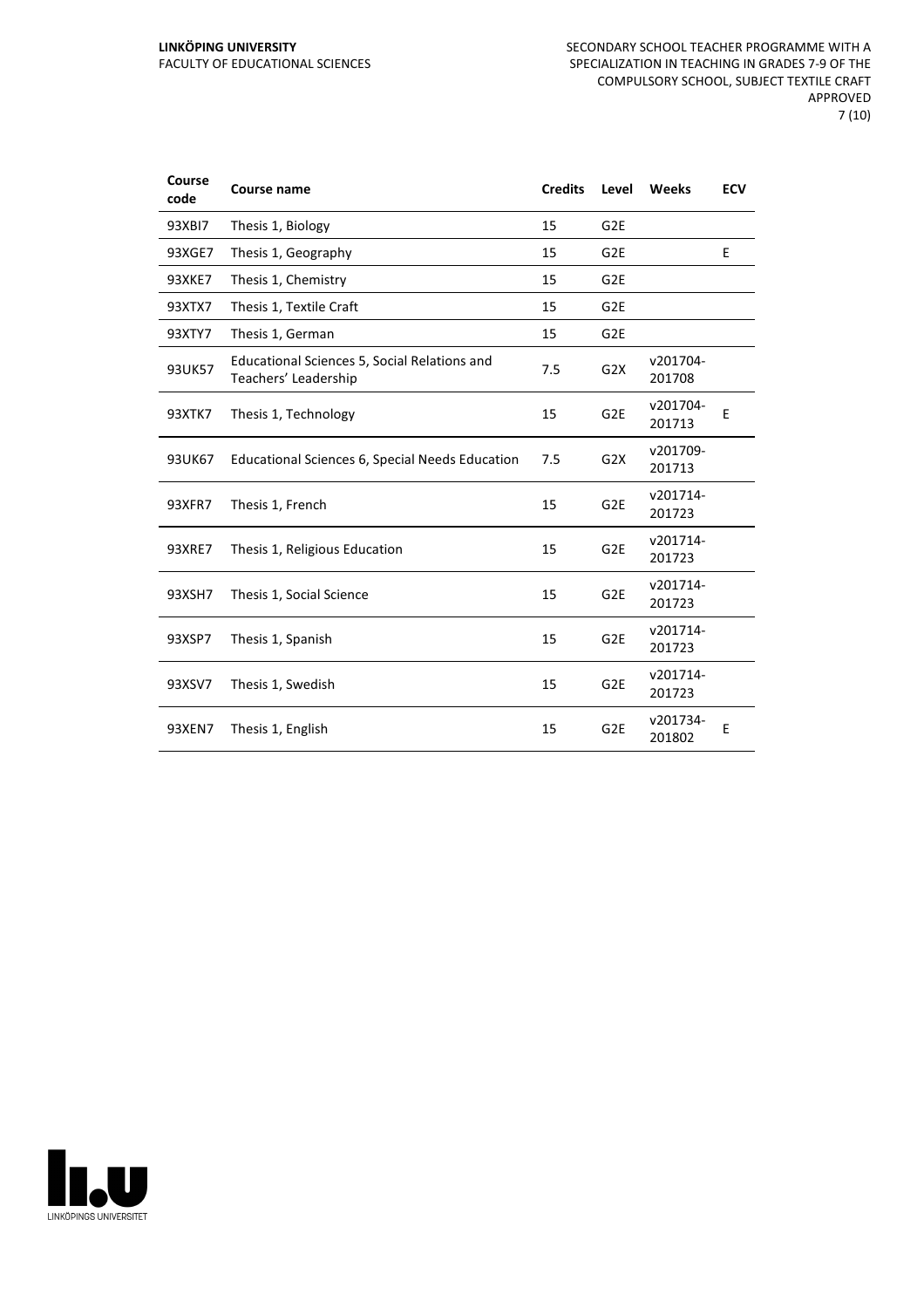#### **Semester 7 (Autumn 2017)**

| Course<br>code | Course name                          | <b>Credits</b> | Level            | Weeks              | <b>ECV</b> |
|----------------|--------------------------------------|----------------|------------------|--------------------|------------|
| 93KE17         | Chemistry (1-15)                     | 15             | G1X              |                    |            |
| 93TY17         | German (1-30)                        | 30             | G2X              |                    |            |
| 93SA17         | Swedish as a second language (1-15)  | 15             | G <sub>2</sub> X | v201633-<br>201703 | E          |
| 93SA27         | Swedish as a second language (16-30) | 15             | G2X              | v201633-<br>201703 |            |
| 93RE17         | Religious Education (1-15)           | 15             | G2X              | v201734-<br>201743 |            |
| 93TK17         | Technology (1-15)                    | 15             | G2X              | v201734-<br>201743 |            |
| 93FR17         | French (1-30)                        | 30             | G2X              | v201734-<br>201803 |            |
| 93GE07         | Geography (1-30)                     | 30             | G <sub>2</sub> X | v201734-<br>201803 |            |
| 93SP17         | Spanish (1-30)                       | 30             | G2X              | v201734-<br>201803 | E          |
| 93KE27         | Chemistry (16-30)                    | 15             | G1X              | v201744-<br>201751 |            |
| 93RE27         | Religious Education (16-30)          | 15             | G <sub>2</sub> X | v201744-<br>201803 |            |
| 93TK27         | Technology (16-30)                   | 15             | G <sub>2</sub> X | v201744-<br>201803 |            |

**Semester 8 (Spring 2018)**

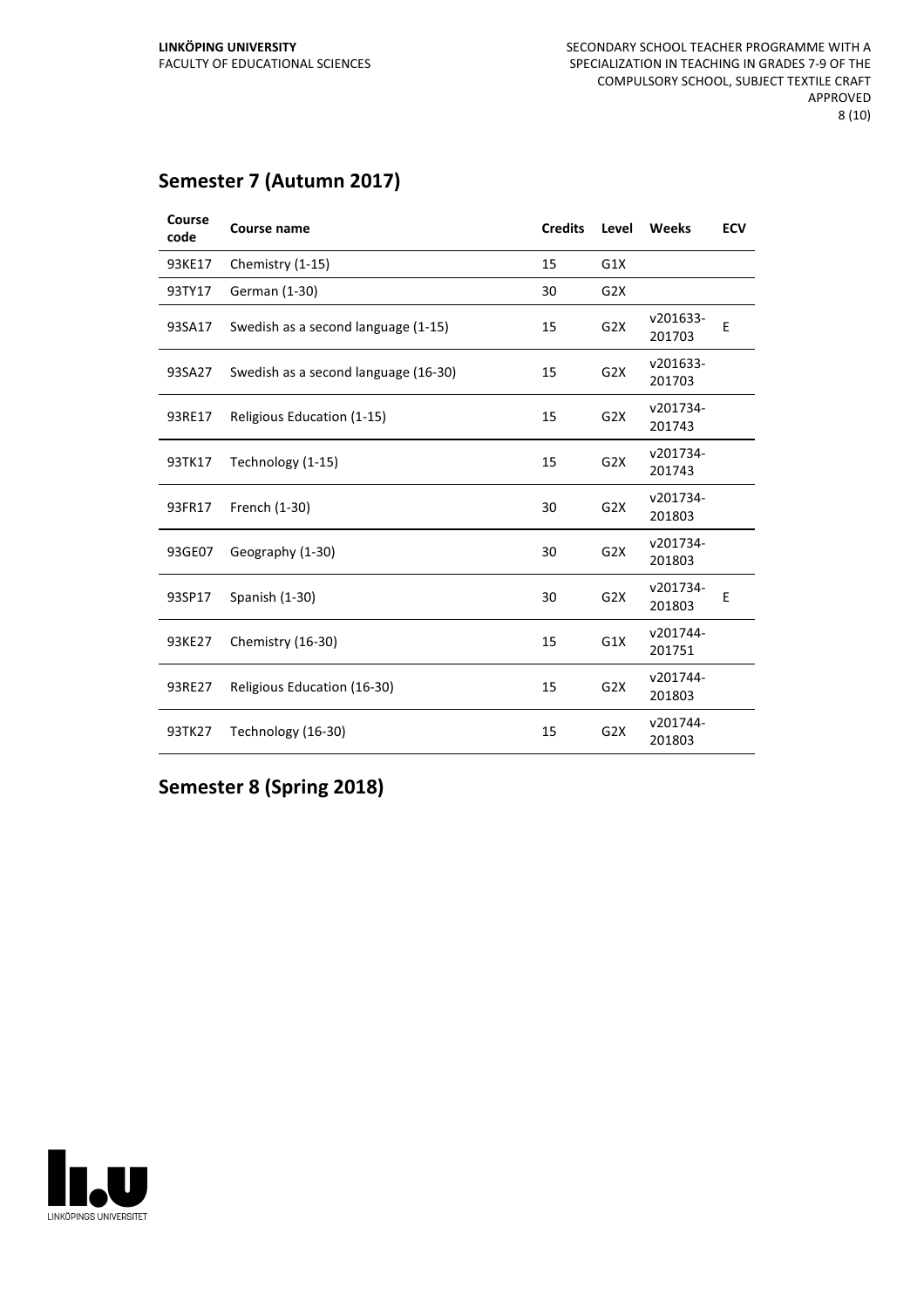| Course<br>code | Course name                                                  | <b>Credits</b> | Level | Weeks              | <b>ECV</b> |
|----------------|--------------------------------------------------------------|----------------|-------|--------------------|------------|
| 9AGEV7         | Geography: Teaching Practise                                 | 6              | A1X   |                    | E          |
| 9AKE37         | Chemistry (31-45 cr)                                         | 15             | A1X   |                    |            |
| 9AKEV7         | <b>Chemistry: Teaching Practise</b>                          | 6              | A1X   |                    |            |
| 9ASA37         | Swedish as a Second language (31-45 cr)                      | 15             | A1X   |                    |            |
| 9ATKV7         | <b>Technology: Teaching Practise</b>                         | 6              | A1X   |                    |            |
| <b>9ATY37</b>  | German (31-45 cr)                                            | 15             | A1X   |                    |            |
| 9ATYV7         | <b>German: Teaching Practise</b>                             | 6              | A1X   |                    | E          |
| 9AGE37         | Geography (31-45 cr)                                         | 15             | A1X   | v201804-<br>201813 | E          |
| 9ATK37         | Technology (31-45 cr)                                        | 15             | A1X   | v201804-<br>201813 |            |
| 9AFR37         | French (31-45 cr)                                            | 15             | A1X   | v201804-<br>201814 |            |
| 9ASP37         | Spanish (31-45 cr)                                           | 15             | A1X   | v201804-<br>201814 |            |
| <b>9ARE37</b>  | Religious Education (31-45 cr)                               | 15             | A1X   | v201804-<br>201823 |            |
| 9AFRV7         | French: Teaching Practise                                    | 6              | A1X   | v201814-<br>201823 |            |
| 9ASPV7         | Spanish: Teaching Practise                                   | 6              | A1X   | v201814-<br>201823 |            |
| <b>9AUK77</b>  | Educational Sciences 7: School Development and<br>Evaluation | 9              | A1X   | v201814-<br>201823 | C          |
| 9ASAV7         | Swedish as a Second language: Teaching Pratise               | 6              | A1X   | v201815-<br>201819 |            |
| 9AREV7         | Religious Education, Teaching Practise                       | 6              | A1X   | v201816-<br>201820 |            |

#### **Semester 9 (Autumn 2018)**

| Course<br>code | Course name                   | <b>Credits</b> | Level            | Weeks | <b>ECV</b> |
|----------------|-------------------------------|----------------|------------------|-------|------------|
| <b>9AUK87</b>  | <b>Educational Sciences 8</b> | 7.5            | A1X              |       |            |
| 9AXEN1         | Thesis in English             | 15             | A1X              |       | E.         |
| 9AXFR1         | Thesis in French              | 15             | A1X              |       | F          |
| 9AXFR7         | Thesis in French              | 15             | A <sub>1</sub> E |       | F          |
| 9AXGE1         | Thesis in Geography           | 15             | A <sub>1</sub> X |       |            |